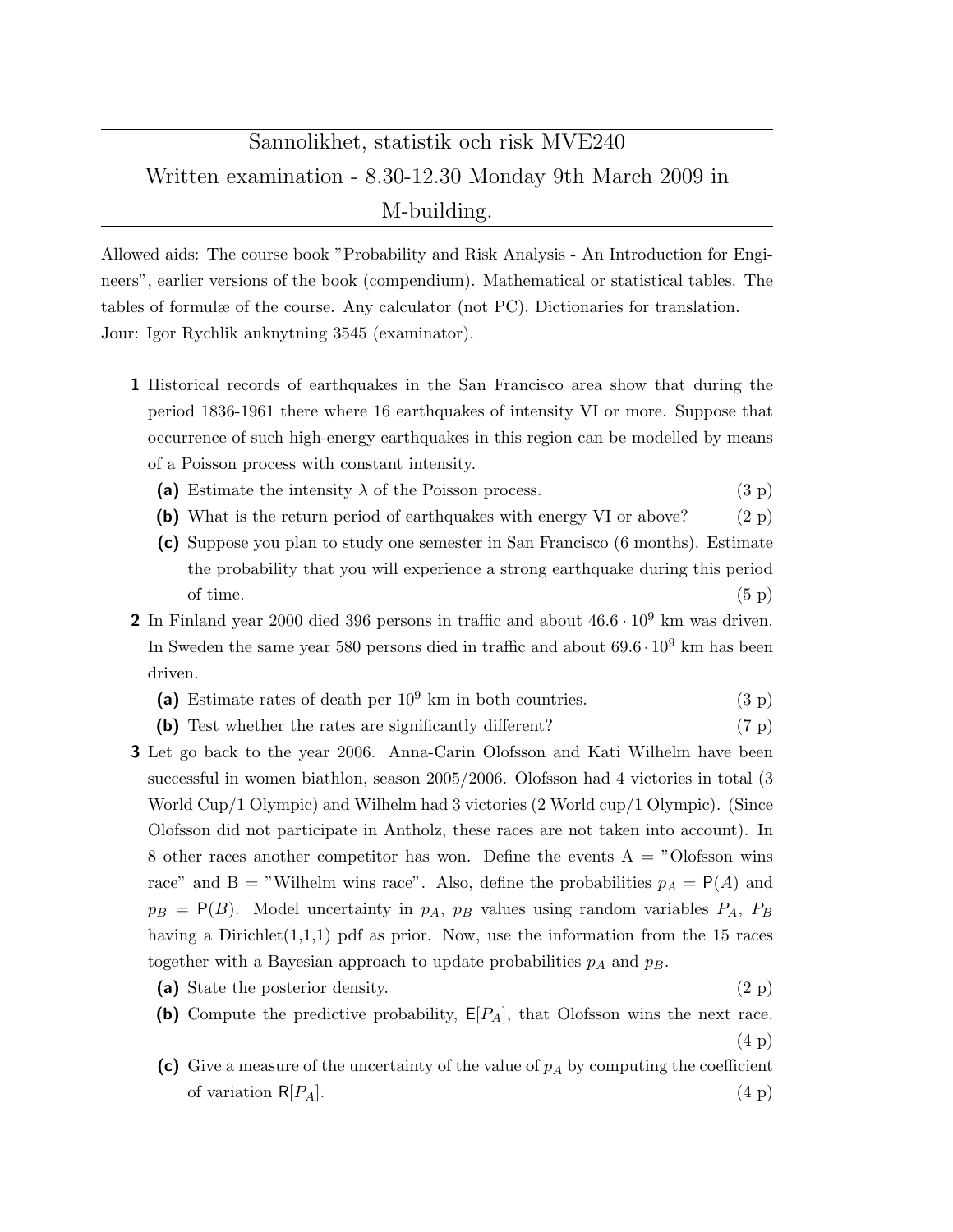4 In years 1900-2005 Sweden experienced 26 individual storm events with forest damage exceeding one million  $m<sup>3</sup>$  of forest. The hypothesis is that these events follow a Poisson process with an unknown intensity. The periods between the storm events are (days):

|             | 158 47 4033 13 979 2976 4378 655 705 7 33       |  |  |  |  |
|-------------|-------------------------------------------------|--|--|--|--|
|             | 730 3383 66 224 770 661 1132 1140 365 1035 1476 |  |  |  |  |
| 712 75 1075 |                                                 |  |  |  |  |

Test whether the hypothesis of a Poisson process can be rejected or not. (20 p) 5 In "Statistical Abstract of the United States" one can find the data for the number of crashes in the world during the years 1976-1985, which we denote as  $k_1, \ldots, k_{10}$ with values

24, 25, 31, 31, 22, 21, 26, 20, 16, 22,

respectively. Suppose that the times for variability of observed flight crashes can be well described by means of the Poisson stream with intensity  $\lambda_A$ .

- (a) Use data to estimate the intensity  $\lambda_A$  and give asymptotic 99 % confidence interval for  $\lambda_A$ . (6 p)
- (b) Let T be the time to the next flight crash. Give the distribution  $F_T(t)$  and estimate the probability that  $T > t$ ,  $t = 1$  week. (4 p)
- (c) Adopt now the Bayesian approach and model the uncertainty of the value of the intensity  $\lambda_A$  by means of a random variable  $\Lambda$  having the probability density  $f(\lambda)$ . Propose a suitable prior density  $f<sup>prior</sup>(\lambda)$ , then use the data to update the density, i.e. derive the posteriori density  $f<sup>post</sup>(\lambda)$ . (4 p)
- (d) Compute the predictive probability of  $T > t$ ,  $t = 1$  week. (6 p)
- **6** A Gumbel distribution is used to model the yearly maximum wind speed X in London (Ontario),

$$
F_X(x) = e^{-e^{-\frac{x-b}{a}}}.
$$

Based on the observations from year 1939 to 1961 the ML estimates of the model parameters are  $a^* = 3$  and  $b^* = 17$ .

- (a) Estimate the hundred year wind speed, i.e.  $x_{100}$ .  $(6 \text{ p})$
- (b) Use the asymptotic normality of the ML-estimates to compute an approximate 95% confidence interval for the hundred year wind speed  $x_{100}$ . (6 p)
- (c) What is the expected maximum wind speed in 100 years? (8 p)

Good luck!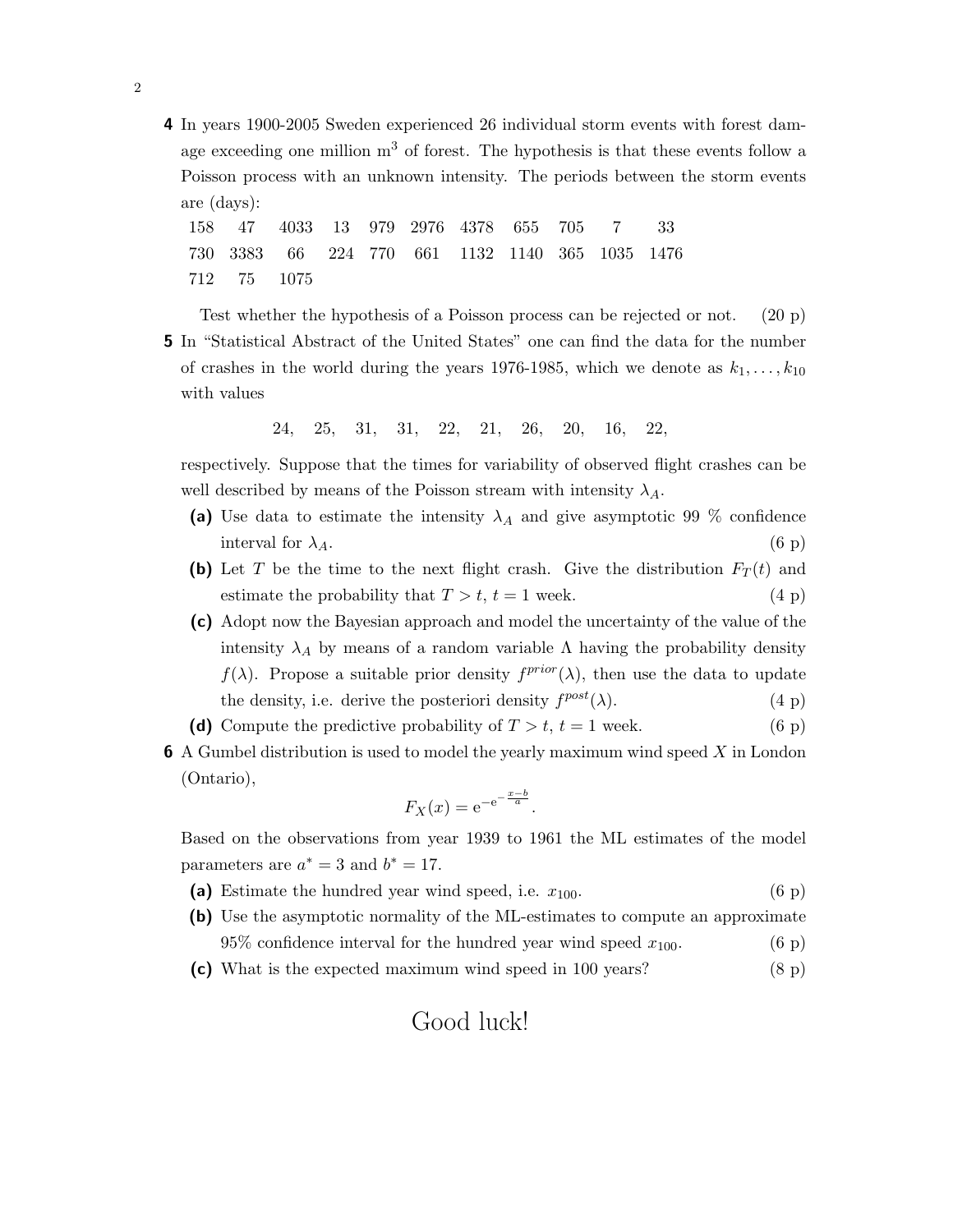## Solutions: Written examination - Monday 9th March 2009 Sannolikhet, statistik och risk MVE240.

- **1** (a) The estimate of the intensity for "strong" earthquakes is  $\lambda^* = 16/126$ , [year<sup>-1</sup>].
	- (b) The estimate of return period is  $T^* = 1/\lambda^* = 7.88$  years.
	- (c) Since exposure is one month, then N the number of earthquakes in the period is Po(*m*),  $m = 6\lambda/12$ . Answer  $P = P(N > 0) = 1 - \exp(-m)$  and  $P^* \approx 0.062$ .
- **2** (a) The rates of deaths are  $\lambda_F^* = 396/46.6 = 8.5$  and  $\lambda_S^* = 580/69.6 = 8.3$ , for Finland, Sweden, respectively.
	- (b) Assume that the number of perished in traffic in the two countries are independent Poisson distributed variables with expected values  $m_F$  and  $m_S$ , respectively. Hypothesis is that there is no difference in the rates (although  $m_F \neq m_S$ ) and hence the common rate is  $\lambda^* = (580+396)/(46.6+69.6) = 8.3993$ . Deviance can be used to test the hypothesis
- $DEV = 2 \cdot 580(\ln(580) \ln(8.3993 \cdot 69.6)) + 2 \cdot 396(\ln(396) \ln(8.3993 \cdot 46.6)) = 0.0925$ which is below  $\chi_{0.05}^2(1) = 3.84$ . Answer: the hypothesis of equal rates year 2000 can not be rejected.
	- **3** With the prior density  $f^{pri}(p_A, p_B) \in Dirichlet(1, 1, 1)$  we get:
		- (a) the posterior density  $f^{post}(p_A, p_B) \in Dirichlet(1+4, 1+3, 1+8) \sim Dirichlet(5, 4, 9)$ .
		- (b) the predictive probability that Olofsson wins next race is  $E[P_A] = \frac{5}{5+4+9} = \frac{5}{18}$ .

(c) and the coefficient of variation  $R[P_A] = \frac{D[P_A]}{E[P_A]} =$  $\sqrt{\frac{5(18-5)}{18^2(18+1)}}$  $\frac{1}{18}$  = 0.37. 4 Poisson process  $\Rightarrow$  time periods between events are Exponential.

- (a)  $H_0: F_T(t) = 1 e^{-t/a^*}$ , where T is the time period between two storm events and  $a^* = \bar{t} = 1073.1$ . We use a  $\chi^2$ -goodness-of-fit test with five classes: {0-250- $500-1000-1750-\infty$ . The number of storm events in each of the five classes are  $n_i = \{8, 1, 7, 5, 4\}$ . We get  $p_1^* = F_X(250) = 0.2078$ ,  $p_2^* = F_X(500) - F_X(250) =$ 0.1646,  $p_3^* = F_X(1000) - F_X(500) = 0.2337$ ,  $p_4^* = F_X(1750) - F_X(1000) =$ 0.1980,  $p_5^* = F_X(\infty) - F_X(1750) = 0.1958$ . Since  $np_i^* \approx 5$  five classes is the maximum number of classes we can use. Test quantity:  $Q = \sum_{i=1}^{5}$  $(n_i - np_i^*)^2$  $\frac{-np_i}{np_i^*} =$  $4.2656 < \chi_{0.05}^2(5 - 1 - 1) = 7.8147$  and thus, it is not possible to reject  $H_0$ .
- (b) Alternatively one could use the Barlow-Proschan's test. The quantity  $Z = 13.58$ and it lies in the 95% confidence interval  $[12 - 1.96\sqrt{2}, 12 + 1.96\sqrt{2}]$ .